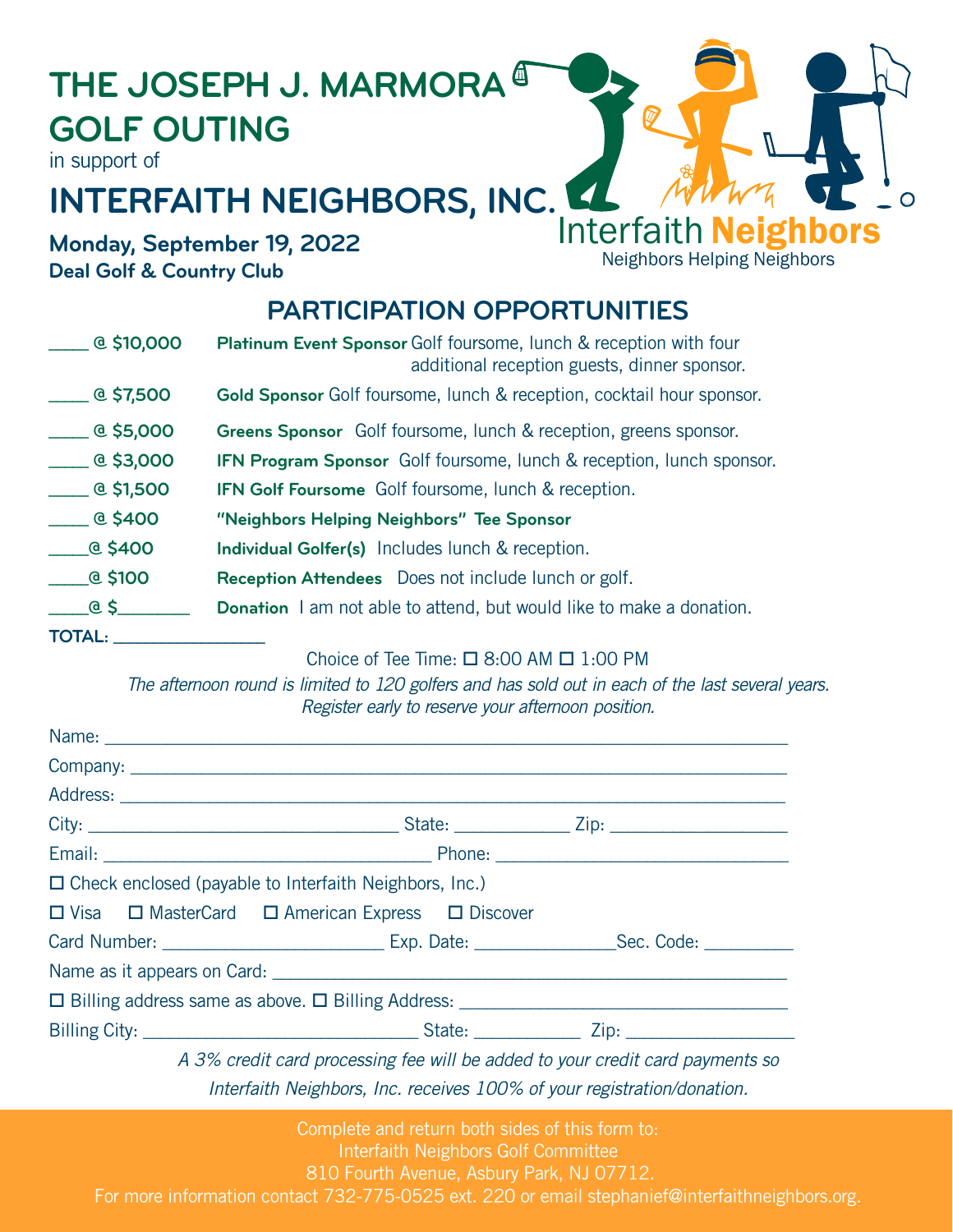## **THE JOSEPH J. MARMORA GOLF OUTING**

in support of

## **INTERFAITH NEIGHBORS, INC.** Interfaith **Neighbors**

### **Monday, September 19, 2022 Deal Golf & Country Club**

### **GOLFER REGISTRATION**

Each golfer will receive a Nike Dri Fit Pebble Texture Polo. Please indicate sizing below.

#### **GOLFER ONE**

| (for Rain Date or Delay and Check In) |  |  |
|---------------------------------------|--|--|
|                                       |  |  |

#### **GOLFER TWO**

|                                       | <b>UULFER FUUR</b>                    |
|---------------------------------------|---------------------------------------|
|                                       |                                       |
|                                       |                                       |
|                                       |                                       |
|                                       |                                       |
|                                       |                                       |
| (for Rain Date or Delay and Check In) | (for Rain Date or Delay and Check In) |
|                                       |                                       |
|                                       |                                       |

**GOLFER THREE**

Cell Phone: \_\_\_\_\_\_\_\_\_\_\_\_\_\_\_\_\_\_\_\_\_\_\_\_\_\_\_\_\_

Email: \_\_\_\_\_\_\_\_\_\_\_\_\_\_\_\_\_\_\_\_\_\_\_\_\_\_\_\_\_\_\_\_\_

**GOLFER FOUR**

(for Rain Date or Delay and Check In)

Name: \_\_\_\_\_\_\_\_\_\_\_\_\_\_\_\_\_\_\_\_\_\_\_\_\_\_\_\_\_\_\_\_\_ Company: \_\_\_\_\_\_\_\_\_\_\_\_\_\_\_\_\_\_\_\_\_\_\_\_\_\_\_\_\_\_ Address: City, State, Zip: \_\_\_\_\_\_\_\_\_\_\_\_\_\_\_\_\_\_\_\_\_\_\_\_\_

Neighbors Helping Neighbors

 $\bigcirc$ 

## **RECEPTION GUEST REGISTRATION**

Please list guest names for each reception attendee registration on reverse side:

Complete and return both sides of this form to: Interfaith Neighbors Golf Committee 810 Fourth Avenue, Asbury Park, NJ 07712. For more information contact 732-775-0525 ext. 220 or email stephanief@interfaithneighbors.org.

\_\_\_\_\_\_\_\_\_\_\_\_\_\_\_\_\_\_\_\_\_\_\_\_\_\_\_\_\_\_\_\_\_\_\_\_\_\_\_\_\_\_\_\_\_\_\_\_\_\_\_\_\_\_\_\_\_\_\_\_\_\_\_\_\_\_\_\_\_\_\_\_\_\_\_\_\_\_\_\_\_\_\_\_\_\_\_\_\_\_\_\_\_\_ \_\_\_\_\_\_\_\_\_\_\_\_\_\_\_\_\_\_\_\_\_\_\_\_\_\_\_\_\_\_\_\_\_\_\_\_\_\_\_\_\_\_\_\_\_\_\_\_\_\_\_\_\_\_\_\_\_\_\_\_\_\_\_\_\_\_\_\_\_\_\_\_\_\_\_\_\_\_\_\_\_\_\_\_\_\_\_\_\_\_\_\_\_\_ \_\_\_\_\_\_\_\_\_\_\_\_\_\_\_\_\_\_\_\_\_\_\_\_\_\_\_\_\_\_\_\_\_\_\_\_\_\_\_\_\_\_\_\_\_\_\_\_\_\_\_\_\_\_\_\_\_\_\_\_\_\_\_\_\_\_\_\_\_\_\_\_\_\_\_\_\_\_\_\_\_\_\_\_\_\_\_\_\_\_\_\_\_\_